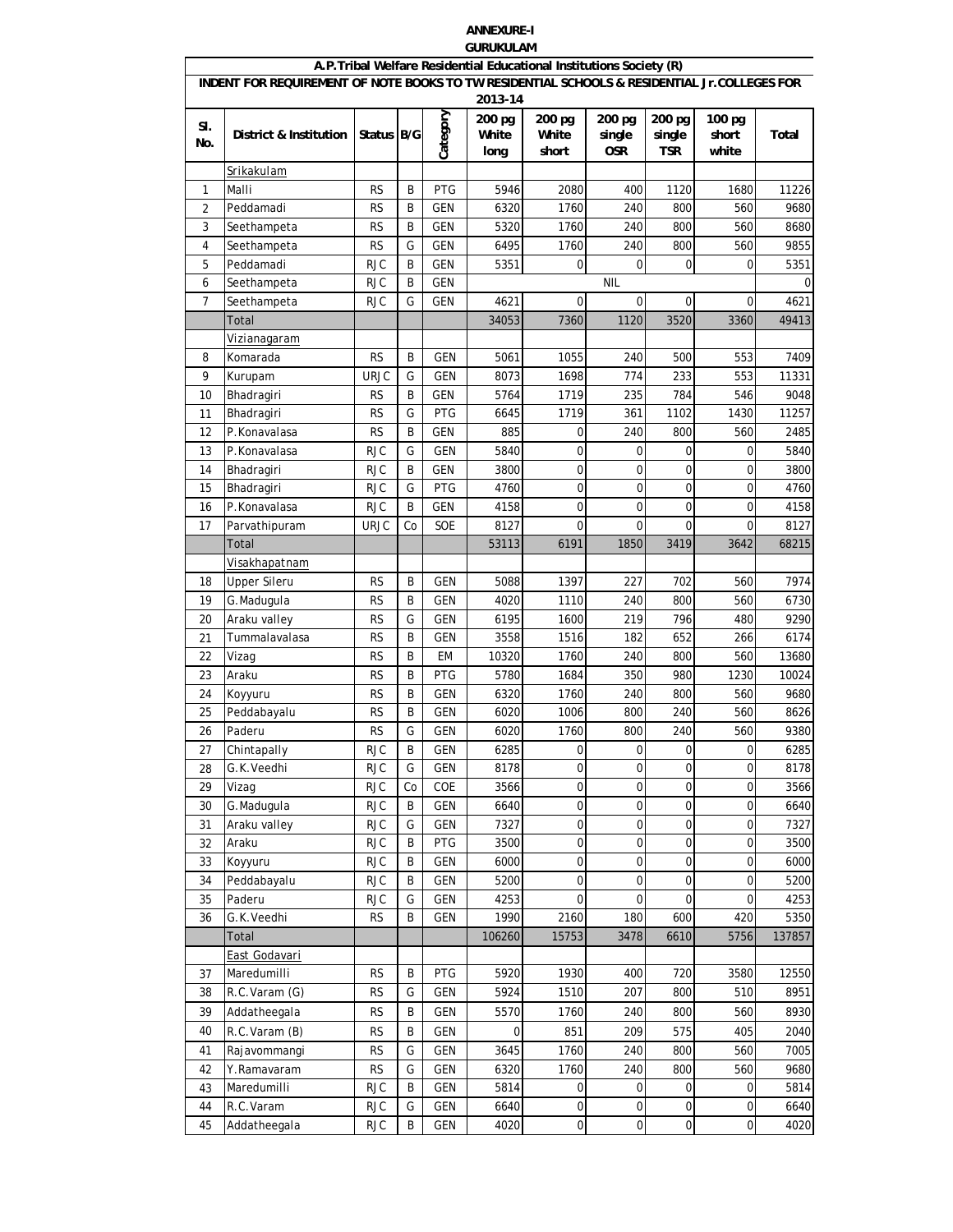| SI.      | District & Institution  | Status B/G             |        | Category          | 200 pg<br>White | 200 pg<br>White | 200 pg<br>single | 200 pg<br>single | 100 pg<br>short | Total         |
|----------|-------------------------|------------------------|--------|-------------------|-----------------|-----------------|------------------|------------------|-----------------|---------------|
| No.      |                         |                        |        |                   | long            | short           | <b>OSR</b>       | <b>TSR</b>       | white           |               |
| 46       | R.C.Varam (B)           | rjc                    | Β      | GEN               | 4473            | 0               | $\mathbf 0$      | 0                | 0               | 4473          |
| 47       | Rajavommangi            | <b>RJC</b>             | G      | <b>GEN</b>        | 6910            | 0               | $\mathbf 0$      | 0                | $\mathbf 0$     | 6910          |
| 48       | Y.Ramavaram             | <b>RJC</b>             | G      | <b>GEN</b>        | 6540            | 0               | $\mathbf 0$      | 0                | $\mathbf 0$     | 6540          |
|          | Total                   |                        |        |                   | 61776           | 9571            | 1536             | 4495             | 6175            | 83553         |
|          | West Godavari           |                        |        |                   |                 |                 |                  |                  |                 |               |
| 49       | Jeelugumilli            | <b>RS</b>              | В      | <b>GEN</b>        | 5752            | 1760            | 240              | 800              | 560             | 9112          |
| 50       | K.R.Puram               | <b>RS</b>              | B      | GEN               | 5619            | 1760            | 92               | 623              | 429             | 8523          |
| 51       | Buttayyagudem           | <b>RS</b>              | G      | <b>GEN</b>        | 6561            | 1960            | 239              | 782              | 560             | 10102         |
| 52       | Jeelugumilli            | <b>RJC</b>             | В      | GEN               | 2574            | 0               | 0                | 0                | 0               | 2574          |
| 53       | K.R.Puram               | <b>RJC</b>             | B      | GEN               | 2000            | 0               | $\mathbf 0$      | 0                | 0               | 2000          |
| 54       | Buttayyagudem           | <b>RJC</b>             | G      | <b>GEN</b>        | 4650            | 0               | 0                | $\mathbf 0$      | $\mathbf 0$     | 4650          |
|          | Total                   |                        |        |                   | 27156           | 5480            | 571              | 2205             | 1549            | 36961         |
|          | <u>Krishna</u>          |                        |        |                   |                 |                 |                  |                  |                 |               |
| 55       | Vissannapeta            | <b>RS</b>              | G      | <b>GEN</b>        | 6120            | 1758            | 239              | 798              | 553             | 9468          |
|          | Total                   |                        |        |                   | 6120            | 1758            | 239              | 798              | 553             | 9468          |
|          | <u>Khammam</u>          |                        |        |                   |                 |                 |                  |                  |                 |               |
| 56       | Gundala                 | <b>RS</b>              | В      | <b>GEN</b>        | 6320            | 1760            | 240              | 800              | 560             | 9680          |
| 57       | Bhadrachalam            | RS                     | G      | GEN               | 6345            | 1760            | 800              | 240              | 560             | 9705          |
| 58       | Kunavaram               | RS                     | G      | GEN               | 6320            | 1760            | 240              | 800              | 560             | 9680          |
| 59       | Chintoor                | <b>RS</b>              | B      | <b>PTG</b>        | 0               | 1048            | 0                | 238              | 0               | 1286          |
| 60       | Dammapeta               | <b>RS</b>              | B      | <b>GEN</b>        | 5700            | 1800            | 300              | 1000             | 600             | 9400          |
| 61       | K.S.D.Site              | RS                     | B      | GEN               | 4930            | 1411            | 220              | 800              | 560             | 7921          |
| 62       | Sudimalla               | <b>RS</b>              | G      | GEN               | 2795            | 1760            | 240              | 800              | 560             | 6155          |
| 63       | Bhadrachalam            | <b>URJC</b>            | Co     | SOE               | 11790           | 0               | 0                | 0                | 0               | 11790         |
| 64       | Krishnasagar            | <b>RJC</b>             | B      | <b>GEN</b>        | 2850            | $\mathbf 0$     | 0                | 0                | 0               | 2850          |
| 65       | Bhadrachalam            | <b>RJC</b>             | G      | <b>GEN</b>        | 6650            | $\mathbf 0$     | $\mathbf 0$      | 0                | 0               | 6650          |
| 66       | Ankampalem              | <b>RJC</b>             | G      | <b>GEN</b>        | 9003            | $\mathbf 0$     | $\mathbf 0$      | 0                | $\mathbf 0$     | 9003          |
| 67       | Gundala                 | <b>RJC</b>             | B      | <b>GEN</b>        | 6120            | $\mathbf 0$     | $\mathbf 0$      | 0                | $\mathbf 0$     | 6120          |
| 68       | Chintoor                | <b>RJC</b>             | B      | <b>PTG</b>        | 3700            | $\mathbf 0$     | $\mathbf 0$      | 0                | 0               | 3700          |
| 69       | Dammapeta               | <b>RJC</b>             | B      | <b>GEN</b>        | 3594            |                 |                  |                  |                 | 3594          |
| 70       | K.S.D.Site              | <b>RJC</b>             | B      | <b>GEN</b>        | 4860            | 0               | 0                | 0                | 0               | 4860          |
| 71       | Sudimalla               | <b>RJC</b>             | G      | <b>GEN</b>        | 5290            | 0               | 0                | 0                | 0               | 5290          |
|          | Total                   |                        |        |                   | 86267           | 11299           | 2040             | 4678             | 3400            | 107684        |
|          | <b>Warangal</b>         |                        |        |                   |                 |                 |                  |                  |                 |               |
| 72       | Damaroncha<br>Kothaguda | <b>RS</b><br><b>RS</b> | B      | <b>GEN</b>        | 5570<br>6298    | 2250<br>3072    | 240              | 860<br>1506      | 240             | 9160<br>11938 |
| 73       | Kuravi                  | <b>URJC</b>            | G<br>G | <b>GEN</b><br>GEN | 5800            | 1870            | 502<br>150       | 800              | 560<br>540      | 9160          |
| 74<br>75 | Marripeda               | <b>RS</b>              | В      | GEN               | 7745            | 2030            | 275              | 920              | 630             | 11600         |
| 76       | Warangal                | <b>RS</b>              | В      | EM                | 9264            | 1600            | 240              | 800              | 560             | 12464         |
| 77       | Ashoknagar              | <b>RS</b>              | В      | GEN               | 6320            | 1760            | 240              | 800              | 560             | 9680          |
| 78       | Eturunagaram            | <b>RS</b>              | В      | GEN               | 7000            | 5000            | 960              | 3000             | 160             | 16120         |
| 79       | Eturunagaram            | <b>RJC</b>             | G      | GEN               | 7000            | 0               | 0                | 0                | $\mathbf 0$     | 7000          |
| 80       | Warangal                | <b>RJC</b>             | Co     | COE               | 3628            | $\mathbf 0$     | 0                | 0                | $\mathbf 0$     | 3628          |
| 81       | Ashoknagar              | <b>RJC</b>             | В      | GEN               | 3498            | $\mathbf 0$     | 0                | 0                | $\mathbf 0$     | 3498          |
| 82       | Eturunagaram            | <b>RJC</b>             | В      | GEN               | 3404            | $\mathbf 0$     | 0                | $\mathbf 0$      | 0               | 3404          |
|          | Total                   |                        |        |                   | 65527           | 17582           | 2607             | 8686             | 3250            | 97652         |
|          | Adilabad                |                        |        |                   |                 |                 |                  |                  |                 |               |
| 83       | Echoda                  | <b>RS</b>              | В      | <b>GEN</b>        | 6795            | 1760            | 240              | 800              | 560             | 10155         |
| 84       | Kerameri                | <b>RS</b>              | В      | PTG               | 7253            | 2196            | 412              | 115              | 1736            | 11712         |
| 85       | Utnoor                  | <b>RS</b>              | В      | GEN               | 6320            | 1760            | 240              | 800              | 560             | 9680          |
| 86       | Adilabad                | <b>RS</b>              | В      | GEN               | 2385            | 1760            | 240              | 800              | 560             | 5745          |
| 87       | Echoda                  | <b>RS</b>              | G      | GEN               | 6220            | 800             | 240              | 1760             | 560             | 9580          |
| 88       | Utnoor                  | <b>RJC</b>             | В      | GEN               | 6725            | $\mathbf 0$     | 0                | 0                | $\mathbf 0$     | 6725          |
| 89       | Narnoor                 | <b>RJC</b>             | В      | GEN               | 4494            |                 |                  |                  |                 | 4494          |
| 90       | Utnoor                  | <b>RJC</b>             | G      | GEN               | 3089            | $\pmb{0}$       | $\pmb{0}$        | $\mathbf 0$      | 0               | 3089          |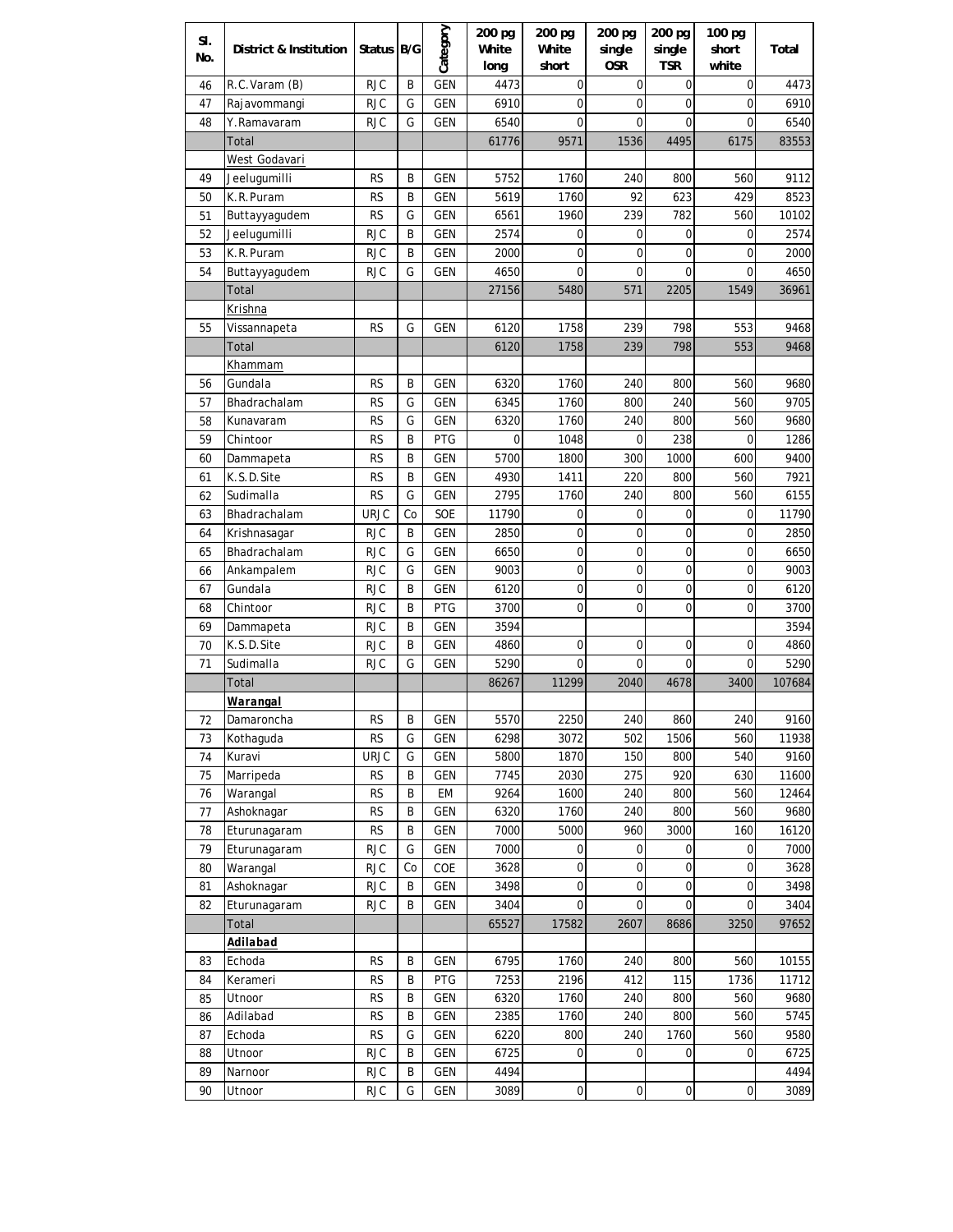| SI.<br>No. | District & Institution | Status B/G              |        | Category   | 200 pg<br>White | 200 pg<br>White | 200 pg<br>single | 200 pg<br>single | 100 pg<br>short | Total        |
|------------|------------------------|-------------------------|--------|------------|-----------------|-----------------|------------------|------------------|-----------------|--------------|
|            |                        |                         |        |            | long            | short           | <b>OSR</b>       | <b>TSR</b>       | white           |              |
| 91         | Adilabad               | RJC                     | B      | <b>GEN</b> | 4479            | 0               | 0                | 0                | 0               | 4479         |
| 92         | Echoda                 | <b>RJC</b>              | G      | <b>GEN</b> | 5572            | 0               | $\mathbf 0$      | $\mathbf 0$      | $\mathbf 0$     | 5572         |
| 93         | Asifabad               | URJC                    | G      | <b>GEN</b> | 15711           | 1840            | 248              | 832              | 560             | 19191        |
|            | Total                  |                         |        |            | 69043           | 10116           | 1620             | 5107             | 4536            | 90422        |
|            | Karimnagar             |                         |        |            |                 |                 |                  |                  |                 |              |
| 94         | Kataram                | RS                      | B      | <b>GEN</b> | 6320            | 1760            | 240              | 800              | 560             | 9680         |
| 95         | Marrimandla            | <b>URJC</b>             | B      | GEN        | 8760            | 1760            | 240              | 800              | 560             | 12120        |
| 96         | Yellareddypet          | <b>RS</b>               | G      | <b>GEN</b> | 6164            | 1660            | 240              | 400              | 570             | 9034         |
| 97         | Yellareddypet          | <b>RJC</b>              | G      | <b>GEN</b> | 3656            | 0               | 0                | 0                | 0               | 3656         |
|            | Total                  |                         |        |            | 24900           | 5180            | 720              | 2000             | 1690            | 34490        |
|            | Kurnool                |                         |        |            |                 |                 |                  |                  |                 |              |
| 98         | Mahanandi              | <b>RS</b>               | G      | <b>PTG</b> | 3895            | 1330            | 247              | 698              | 1045            | 7215         |
| 99         | Srisailam              | RS                      | B      | <b>GEN</b> | 2186            | 0               | 0                | 490              | 48              | 2724         |
| 100        | Srisailam              | <b>URJC</b>             | Co     | SOE        | 8699            | $\mathbf 0$     | 0                | 0                | 0               | 8699         |
| 101        | Mahanandi              | <b>RJC</b>              | G      | <b>GEN</b> | 6509            | $\mathbf 0$     | 0                | 0                | 0               | 6509         |
| 102        | Srisailam              | <b>RJC</b>              | B      | <b>GEN</b> | 2684            | $\mathbf 0$     | 0                | 0                | 0               | 2684         |
|            | Total                  |                         |        |            | 23973           | 1330            | 247              | 1188             | 1093            | 27831        |
|            | Guntur                 |                         |        |            |                 |                 |                  |                  |                 |              |
| 103        | Nagarjunasagar         | <b>RS</b>               | B      | <b>PTG</b> | 788             | 0               | 0                | 0                | 0               | 788          |
|            | Total                  |                         |        |            | 788             | $\overline{0}$  | $\mathbf 0$      | $\overline{0}$   | $\overline{0}$  | 788          |
|            | Prakasam               |                         |        |            |                 |                 |                  |                  |                 |              |
| 104        | Yerragondapalem        | RS                      | B      | <b>PTG</b> | 1610            | 0               | 0                | $\mathbf 0$      | 0               | 1610         |
| 105        | Dornala                | RS                      | G      |            | 240             | 1120            | 0                | 600              | 420             | 2380         |
|            | Total                  |                         |        |            | 1850            | 1120            | $\mathbf 0$      | 600              | 420             | 3990         |
|            | Mahaboobnagar          |                         |        |            |                 |                 |                  |                  |                 |              |
| 106        | Mannanoor              | <b>RS</b>               | B      | <b>PTG</b> | 5500            | 2080            | 400              | 800              | 1680            | 10460        |
| 107        | Wanaparthy             | RS                      | G      | <b>GEN</b> | 6320            | 1760            | 240              | 800              | 560             | 9680         |
| 108        | Kalwakurthy            | <b>RS</b>               | G      | <b>GEN</b> | 6246            | 1830            | 247              | 828              | 560             | 9711         |
| 109        | Balanagar              | <b>RS</b>               | B      | <b>GEN</b> | 5145            | 1648            | $\mathbf 0$      | 562              | 85              | 7440         |
| 110        | Balanagar              | <b>RJC</b>              | B      | <b>GEN</b> | 4210            | 0               | 0                | 0                | 0               | 4210         |
|            | Total                  |                         |        |            | 27421           | 7318            | 887              | 2990             | 2885            | 41501        |
|            | Medak                  |                         |        |            |                 |                 |                  |                  |                 |              |
| 111        | Narsapoor              | <b>RS</b>               | B      | <b>GEN</b> | 6220            | 500             | 140              | 115              | 410             | 7385         |
| 112        | Jinnaram/Hatnoora      | <b>RS</b>               | B      | EM         | 10170           | 1760            | 240              | 800              | 560             | 13530        |
| 113        | Narsapoor              | <b>RJC</b>              | B      | GEN        | 5781            | 0               | 0                | 0                | $\mathbf 0$     | 5781         |
|            | Total                  |                         |        |            | 22171           | 2260            | 380              | 915              | 970             | 26696        |
|            | Nizamabad              |                         |        |            |                 |                 |                  |                  |                 |              |
| 114        | Gandhari               | <b>RS</b>               | B      | <b>GEN</b> | 3633            | 1708            | 234              | 778              | 553             | 6906         |
| 115        | Gandhari               | <b>RJC</b>              | B      | <b>GEN</b> | 4026            | 0               | 0                | 0                | 0               | 4026         |
|            | Total                  |                         |        |            | 7659            | 1708            | 234              | 778              | 553             | 10932        |
|            | Nalgonda               |                         |        |            |                 |                 |                  |                  |                 |              |
| 116        | Miryalaguda            | <b>RS</b>               | B      | <b>GEN</b> | 9260            | 0               | 0                | 200              | 546             | 10006        |
| 117        | Thungathurthy          | <b>RS</b>               | G      | <b>GEN</b> | 5900            | 620             | 0                | 800              | 560             | 7880         |
| 118        | Damaracherla           | <b>RS</b>               | G      | <b>GEN</b> | 5570            | 2250            | 240              | 860              | 240             | 9160         |
| 119        | Damaracherla           | <b>RJC</b>              | G      | <b>GEN</b> | 7520            | 0               | 0                | 0                | 0               | 7520         |
| 120        | Deverkonda             | <b>RS</b>               | G      | <b>GEN</b> | 320             | 1760            | 800              | 240              | 560             | 3680         |
|            | Total                  |                         |        |            | 28570           | 4630            | 1040             | 2100             | 1906            | 38246        |
|            | Nellore                | <b>RS</b>               |        |            |                 |                 |                  |                  |                 |              |
| 121        | Somasila               | <b>URJC</b>             | B      | PTG        | 3667            | 706             | 88               | 206              | 63              | 4730         |
| 122        | Kodavaluru             |                         | G      | <b>GEN</b> | 10865           | 1760            | 240              | 800              | 560             | 14225        |
| 123<br>124 | Chittedu<br>Chittedu   | <b>RS</b><br><b>RJC</b> | B<br>B | PTG<br>PTG | 5235<br>2235    | 2080            | 372              | 1108             | 1123            | 9918<br>2235 |
|            | Total                  |                         |        |            |                 | 0<br>4546       | 0<br>700         | 0<br>2114        | 0<br>1746       | 31108        |
|            |                        |                         |        |            | 22002           |                 |                  |                  |                 |              |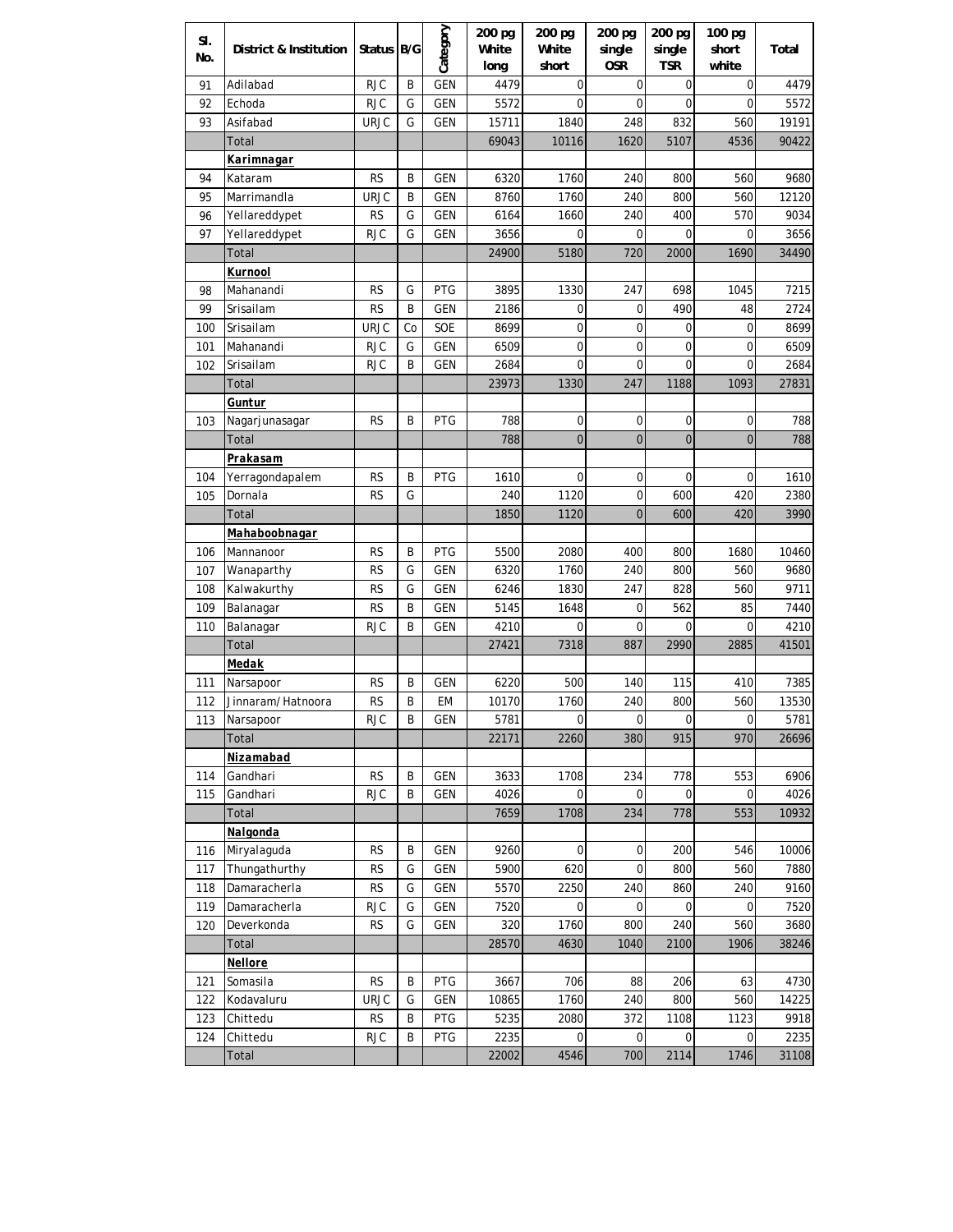| SI.<br>No. | District & Institution                | Status B/G |    | Category   | 200 pg<br>White<br>long | 200 pg<br>White<br>short | 200 pg<br>single<br><b>OSR</b> | 200 pg<br>single<br><b>TSR</b> | 100 pg<br>short<br>white | Total    |
|------------|---------------------------------------|------------|----|------------|-------------------------|--------------------------|--------------------------------|--------------------------------|--------------------------|----------|
|            | RangaReddy                            |            |    |            |                         |                          |                                |                                |                          |          |
| 125        | Kulakacherla                          | <b>RS</b>  | B  | <b>GEN</b> | 5597                    | 1810                     | 245                            | 820                            | 560                      | 9032     |
| 126        | Kulakacherla                          | <b>RJC</b> | B  | <b>GEN</b> | 2200                    | 0                        | 0                              | 0                              | 0                        | 2200     |
| 127        | IIT Study Centre, Rajendra Nagar, Hyd |            |    |            |                         |                          | <b>NIL</b>                     |                                |                          | $\Omega$ |
|            | Total                                 |            |    |            | 7797                    | 1810                     | 245                            | 820                            | 560                      | 11232    |
|            | Anantapur                             |            |    |            |                         |                          |                                |                                |                          |          |
| 128        | Gollaladoddi                          | <b>RS</b>  | B  | <b>GEN</b> | 6147                    | 1643                     | 240                            | 800                            | 560                      | 9390     |
| 129        | Thanakallu                            | <b>RS</b>  | G  | <b>GEN</b> | 6472                    | 1772                     | 242                            | 805                            | 567                      | 9858     |
|            | Total                                 |            |    |            | 12619                   | 3415                     | 482                            | 1605                           | 1127                     | 19248    |
|            | Chittoor                              |            |    |            |                         |                          |                                |                                |                          |          |
| 130        | Srikalahasthi                         | <b>RS</b>  | G  | <b>GEN</b> | 6320                    | 1760                     | 240                            | 800                            | 560                      | 9680     |
| 131        | Renigunta                             | <b>RS</b>  | B  | <b>EM</b>  | 6545                    | 1605                     | 220                            | 600                            | 510                      | 9480     |
| 132        | Srikalahasthi                         | <b>RJC</b> | Co | COE        | 3200                    | $\Omega$                 | $\Omega$                       | $\Omega$                       | 0                        | 3200     |
|            | Total                                 |            |    |            | 16065                   | 3365                     | 460                            | 1400                           | 1070                     | 22360    |
|            | Kadapa                                |            |    |            |                         |                          |                                |                                |                          |          |
| 133        | Rayachoti                             | <b>RS</b>  | G  | <b>GEN</b> | 3330                    | 740                      | 60                             | 280                            | 0                        | 4410     |
|            | Total                                 |            |    |            | 3330                    | 740                      | 60                             | 280                            | 0                        | 4410     |
|            | <b>Grand Total</b>                    |            |    |            | 708460                  | 122532                   | 20516                          | 56308                          | 46241                    | 954057   |

Secretary Sd/-

Asst. Secretary (Plg)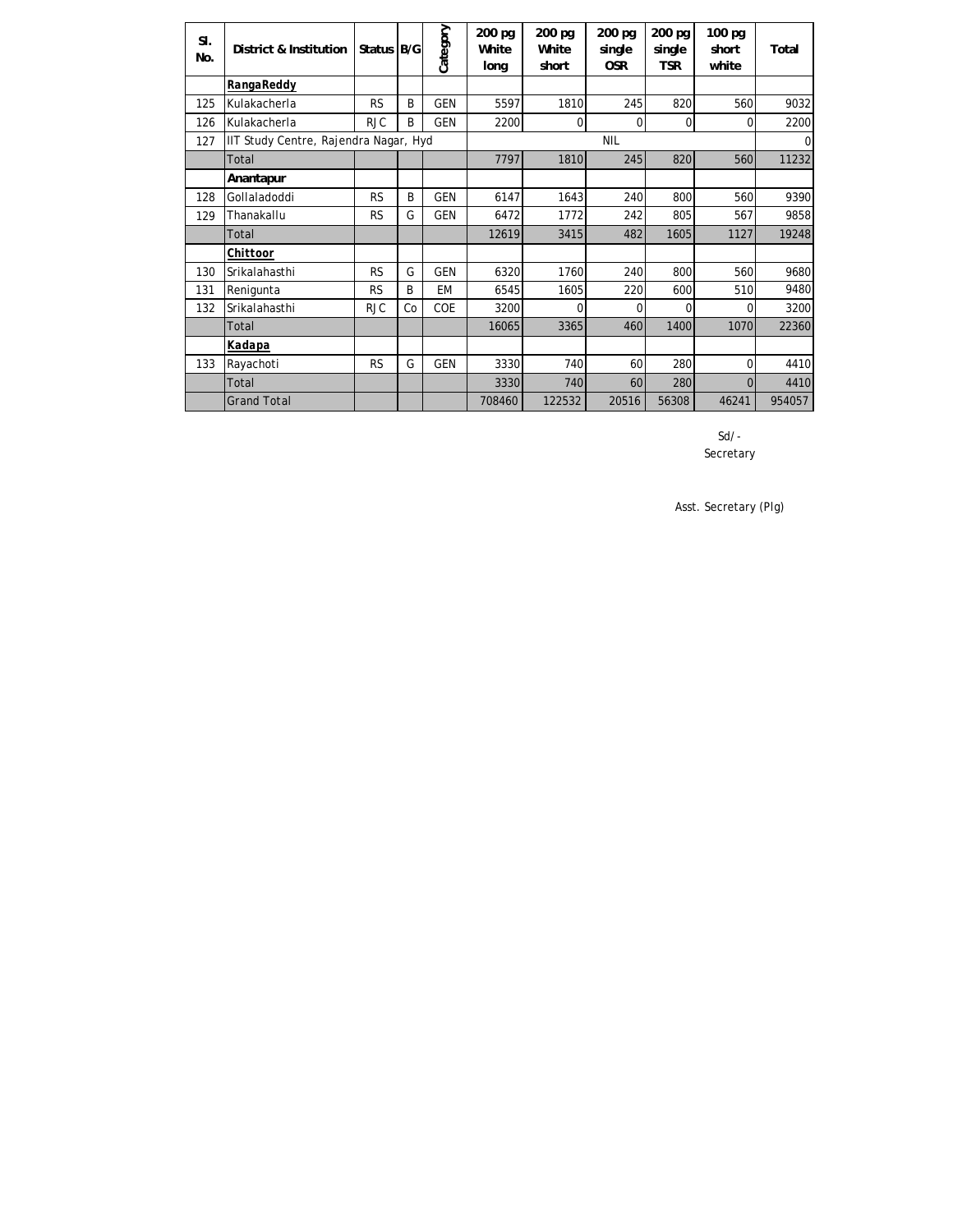|  |  |  | Statement showing the requirement of note books for (102) KGBVs for the year 2013-14 |  |  |  |
|--|--|--|--------------------------------------------------------------------------------------|--|--|--|
|--|--|--|--------------------------------------------------------------------------------------|--|--|--|

|                |                 |                   |              | <b>Sanctioned Strength</b> |              |                         | Note Books indent palced for the year 2013-14 |                                |                                |              |
|----------------|-----------------|-------------------|--------------|----------------------------|--------------|-------------------------|-----------------------------------------------|--------------------------------|--------------------------------|--------------|
| SI.<br>No.     | <b>District</b> | <b>K.G.B.V.'s</b> | VI to<br>VII | VIII to X                  | <b>Total</b> | 200 pg<br>White<br>long | 200 pg<br><b>White</b><br>short               | 200 pg<br>single<br><b>OSR</b> | 200 pg<br>single<br><b>TSR</b> | <b>Total</b> |
| 1              |                 | Patapatnam        | 80           | 120                        | 200          | 3094                    | 792                                           | 72                             | 144                            | 4102         |
| $\overline{2}$ | Srikakulam      | Meliaputti        | 80           | 120                        | 200          | 3160                    | 800                                           | 80                             | 320                            | 4360         |
| 3              |                 | Seethampeta       | 80           | 120                        | 200          | 3160                    | 800                                           | 80                             | 320                            | 4360         |
|                |                 | <b>Sub Total</b>  | 240          | 360                        | 600          | 9414                    | 2392                                          | 232                            | 784                            | 12822        |
| 4              |                 | G.L.Puram         | 80           | 120                        | 200          | 3160                    | 800                                           | 80                             | 320                            | 4360         |
| 5              |                 | Makkuva           | 80           | 120                        | 200          | 2840                    | 800                                           | 80                             | 320                            | 4040         |
| 6              | Vizianagaram    | Komarada          | 80           | 120                        | 200          | 2840                    | 800                                           | 80                             | 320                            | 4040         |
| 7              |                 | Mentada           | 80           | 120                        | 200          | 2709                    | 767                                           | 64                             | 320                            | 3860         |
| 8              |                 | Pachipenta        | 80           | 120                        | 200          | 2922                    | 800                                           | 80                             | 320                            | 4122         |
|                |                 | <b>Sub Total</b>  | 400          | 600                        | 1000         | 14471                   | 3967                                          | 384                            | 1600                           | 20422        |
| 9              |                 | Paderu            | 80           | 120                        | 200          | 2760                    | 800                                           | 80                             | 320                            | 3960         |
| 10             |                 | Arakuvalley       | 80           | 120                        | 200          | 3160                    | 800                                           | 80                             | 320                            | 4360         |
| 11             |                 | Chintapally       | 80           | 120                        | 200          | 2960                    | 800                                           | 80                             | 320                            | 4160         |
| 12             | Visakhapatnm    | G.Madugula        | 80           | 120                        | 200          | 2391                    | 800                                           | 80                             | 320                            | 3591         |
| 13             |                 | Dumbriguda        | 80           | 120                        | 200          | 2926                    | 800                                           | 80                             | 320                            | 4126         |
| 14             |                 | Ananthagiri       | 80           | 120                        | 200          | 627                     | $-222$                                        | 80                             | 262                            | 747          |
| 15             |                 | G.K Veedi         | 80           | 120                        | 200          | 3160                    | 800                                           | 80                             | 320                            | 4360         |
| 16             |                 | Pedabylu          | 80           | 120                        | 200          | 3160                    | 800                                           | 80                             | 320                            | 4360         |
|                |                 | <b>Sub Total</b>  | 640          | 960                        | 1600         | 21144                   | 5378                                          | 640                            | 2502                           | 29664        |
| 17             |                 | Bollapally        | 80           | 120                        | 200          | 2709                    | 468                                           | 80                             | 320                            | 3577         |
| 18             |                 | Macherla          | 80           | 120                        | 200          | 3160                    | 800                                           | 80                             | 320                            | 4360         |
| 19             | Guntur          | Durgi             | 80           | 120                        | 200          | 3160                    | 800                                           | 80                             | 320                            | 4360         |
| 20             |                 | Veldurthi         | 80           | 120                        | 200          | 3160                    | 800                                           | 80                             | 320                            | 4360         |
|                |                 | <b>Sub Total</b>  | 320          | 480                        | 800          | 12189                   | 2868                                          | 320                            | 1280                           | 16657        |
| 21             |                 | Ardhaveedu        | 80           | 120                        | 200          | 1860                    | 450                                           | 80                             | 230                            | 2620         |
| 22             | Prakasam        | Y.Palem           | 80           | 120                        | 200          | 2811                    | 800                                           | 80                             | 320                            | 4011         |
| 23             |                 | Pullalacheruvu    | 80           | 120                        | 200          | 2891                    | 800                                           | 80                             | 320                            | 4091         |
|                |                 | <b>Sub Total</b>  | 240          | 360                        | 600          | 7562                    | 2050                                          | 240                            | 870                            | 10722        |
| 24             |                 | Kalakada          | 80           | 120                        | 200          | 2704                    | 800                                           | 80                             | 320                            | 3904         |
| 25             | Chittoor        | Santhipuram       | 80           | 120                        | 200          | 3160                    | 800                                           | 80                             | 320                            | 4360         |
| 26             |                 | M.cheruvu         | 80           | 120                        | 200          | 3160                    | 800                                           | 80                             | 320                            | 4360         |
|                |                 | <b>Sub Total</b>  | 240          | 360                        | 600          | 9024                    | 2400                                          | 240                            | 960                            | 12624        |
| 27             |                 | Kothapally        | 80           | 120                        | 200          | 3160                    | 649                                           | 72                             | 297                            | 4178         |
| 28             |                 | Mahanandi         | 80           | 120                        | 200          | 2121                    | 600                                           | 54                             | 320                            | 3095         |
| 29             |                 | Chagalamarri      | 80           | 120                        | 200          | 1463                    | 800                                           | 80                             | 320                            | 2663         |
| 30             | Kurnool         | Gonegandla        | 80           | 120                        | 200          | 3125                    | 723                                           | 80                             | 320                            | 4248         |
| 31             |                 | <b>B.Atmakuru</b> | 80           | 120                        | 200          | 2711                    | 515                                           | 66                             | 0                              | 3292         |
| 32             |                 | Tuggali           | 80           | 120                        | 200          | 3160                    | 800                                           | 80                             | 320                            | 4360         |
| 33             |                 | Chippagiri        | 80           | 120                        | 200          | 1675                    | 660                                           | 11                             | 301                            | 2647         |
| 34             |                 | Uyyalawada        | 80           | 120                        | 200          | 0                       | 50                                            | 68                             | 120                            | 238          |
|                |                 | <b>Sub Total</b>  | 640          | 960                        | 1600         | 17415                   | 4797                                          | 511                            | 1998                           | 24721        |
| 35             |                 | Tekulapally       | 80           | 120                        | 200          | 2883                    | 800                                           | 80                             | 320                            | 4083         |
| 36             |                 | Dummagudem        | 80           | 120                        | 200          | 3160                    | 800                                           | 80                             | 320                            | 4360         |
| 37             |                 | Garla             | 80           | 120                        | 200          | 3160                    | 800                                           | 80                             | 320                            | 4360         |
| 38             | Khammam         | V.R.Puram         | 80           | 120                        | 200          | 3160                    | 800                                           | 80                             | 320                            | 4360         |
| 39             |                 | Bayyaram          | 80           | 120                        | 200          | 3160                    | 800                                           | 80                             | 320                            | 4360         |
| 40             |                 | Gundala           | 80           | 120                        | 200          | 3160                    | 800                                           | 80                             | 320                            | 4360         |
| 41             |                 | Chintoor          | 80           | 120                        | 200          | 2760                    | 800                                           | 80                             | 320                            | 3960         |
| 42             |                 | Velairpadu        | 80           | 120                        | 200          | 2731                    | 306                                           | 0                              | 0                              | 3037         |
|                |                 | <b>Sub Total</b>  | 640          | 960                        | 1600         | 24174                   | 5906                                          | 560                            | 2240                           | 32880        |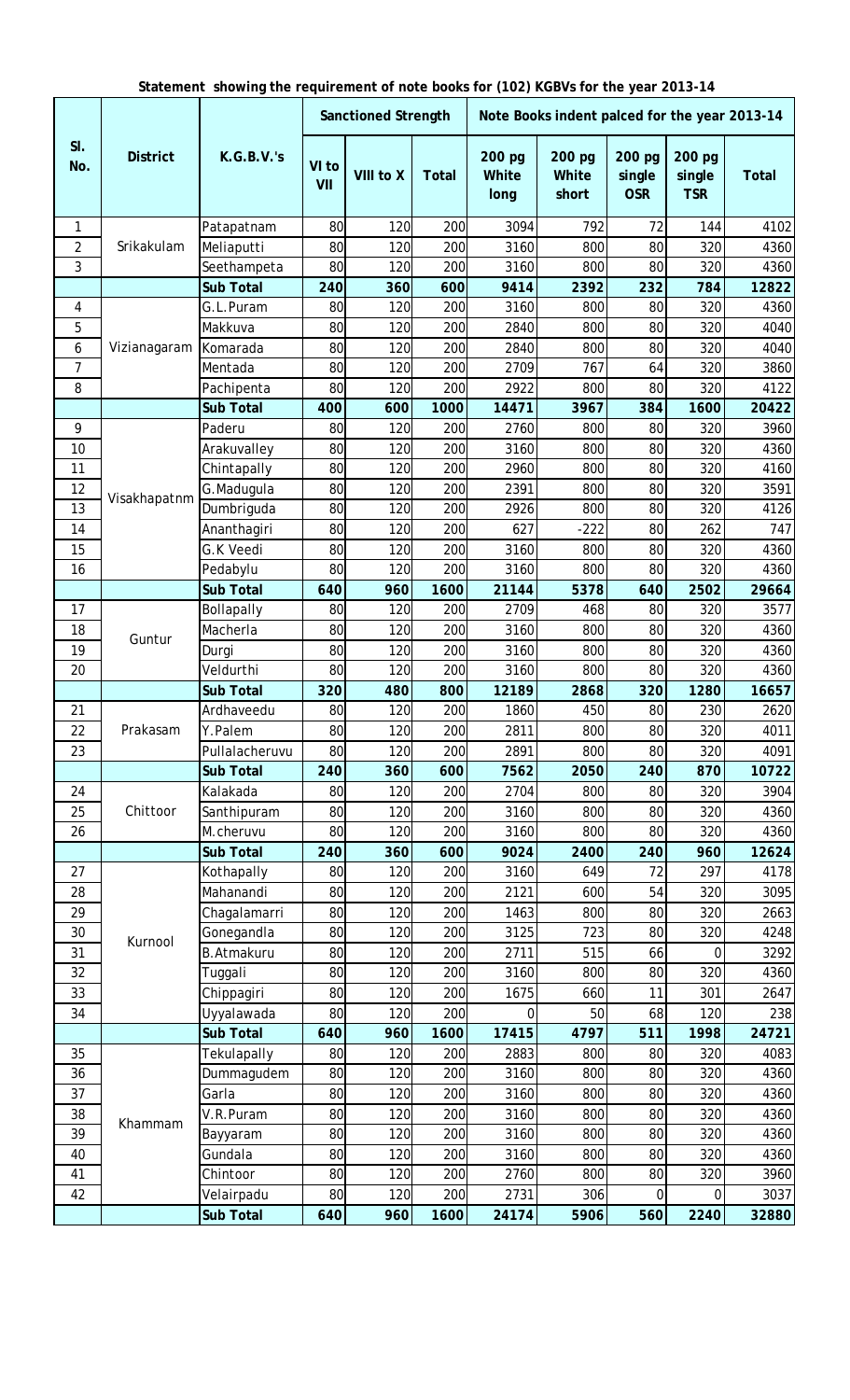|            |                 |                             |              | <b>Sanctioned Strength</b> |              |                         | Note Books indent palced for the year 2013-14 |                                |                                |               |
|------------|-----------------|-----------------------------|--------------|----------------------------|--------------|-------------------------|-----------------------------------------------|--------------------------------|--------------------------------|---------------|
| SI.<br>No. | <b>District</b> | <b>K.G.B.V.'s</b>           | VI to<br>VII | VIII to X                  | <b>Total</b> | 200 pg<br>White<br>long | 200 pg<br><b>White</b><br>short               | 200 pg<br>single<br><b>OSR</b> | 200 pg<br>single<br><b>TSR</b> | <b>Total</b>  |
| 43         |                 | Nallikoduru                 | 80           | 120                        | 200          | 3160                    | 800                                           | 80                             | 320                            | 4360          |
| 44         |                 | Eturunagaram                | 80           | 120                        | 200          | 3160                    | 800                                           | 80                             | 320                            | 4360          |
| 45         |                 | Nekkonda                    | 80           | 120                        | 200          | 3160                    | 800                                           | 80                             | 320                            | 4360          |
| 46         | Warangal        | Devaruppala                 | 80           | 120                        | 200          | 3000                    | 700                                           | 80                             | 320                            | 4100          |
| 47         |                 | Torror                      | 80           | 120                        | 200          | 3160                    | 800                                           | 80                             | 320                            | 4360          |
| 48         |                 | Gudur                       | 80           | 120                        | 200          | 3160                    | 800                                           | 80                             | 320                            | 4360          |
| 49         |                 | Raiparthy                   | 80           | 120                        | 200          | 2260                    | 800                                           | 80                             | 320                            | 3460          |
|            |                 | <b>Sub Total</b>            | 560          | 840                        | 1400         | 21060                   | 5500                                          | 560                            | 2240                           | 29360         |
| 50         |                 | Tiryani                     | 80           | 120                        | 200          | 3160                    | 800                                           | 80                             | 320                            | 4360          |
| 51         |                 | <b>Dandepally</b>           | 80           | 120                        | 200          | 3160                    | 800                                           | 80                             | 320                            | 4360          |
| 52<br>53   |                 | Boath                       | 80           | 120                        | 200          | 3160<br>1990            | 800                                           | 80                             | 320                            | 4360          |
| 54         |                 | Khanapur<br>Utnoor          | 80<br>80     | 120<br>120                 | 200<br>200   | 3160                    | 400<br>800                                    | 80<br>80                       | 320<br>320                     | 2790<br>4360  |
| 55         |                 | Narnoor                     | 80           | 120                        | 200          | 2260                    | 750                                           | 80                             | 320                            | 3410          |
| 56         | Adilabad        | Indravelli                  | 80           | 120                        | 200          | 3160                    | 800                                           | 80                             | 320                            | 4360          |
| 57         |                 | Jainad                      | 80           | 120                        | 200          | 1760                    | 675                                           | 80                             | 320                            | 2835          |
| 58         |                 | Thamsi                      | 80           | 120                        | 200          | 3160                    | 800                                           | 80                             | 320                            | 4360          |
| 59         |                 | Kadham                      | 80           | 120                        | 200          | 2300                    | 800                                           | 80                             | 320                            | 3500          |
| 60         |                 | Kerameri                    | 80           | 120                        | 200          | 2210                    | 800                                           | 80                             | 320                            | 3410          |
| 61         |                 | kouthala                    | 80           | 120                        | 200          | 2949                    | 620                                           | 62                             | 248                            | 3879          |
| 62         |                 | Sirpur                      | 80           | 50                         | 130          | 1410                    | 800                                           | 80                             | 320                            | 2610          |
|            |                 | <b>Sub Total</b>            | 1040         | 1490                       | 2530         | 33839                   | 9645                                          | 1022                           | 4088                           | 48594         |
| 63         |                 | Husnabad                    | 80           | 120                        | 200          | 2760                    | 750                                           | 80                             | 320                            | 3910          |
| 64         | Karimnagar      | Gambhiraopet                | 80           | 120                        | 200          | 1773                    | 310                                           | 31                             | 124                            | 2238          |
|            |                 | <b>Sub Total</b>            | 160          | 240                        | 400          | 4533                    | 1060                                          | 111                            | 444                            | 6148          |
| 65         |                 | Bommaraspet                 | 80           | 120                        | 200          | 3160                    | 800                                           | 80                             | 320                            | 4360          |
| 66         |                 | Tallakondapally             | 80           | 120                        | 200          | 2985                    | 800                                           | 80                             | 320                            | 4185          |
| 67         |                 | Amangal                     | 80           | 120                        | 200          | 3160                    | 800                                           | 80                             | 320                            | 4360          |
| 68         | Mahabubnagar    | Balamoor                    | 80           | 120                        | 200          | 3160                    | 800                                           | 80                             | 320                            | 4360          |
| 69         |                 | Midjil                      | 80           | 120                        | 200          | 3160                    | 800                                           | 80                             | 320                            | 4360          |
| 70         |                 | Maddur                      | 80           | 120                        | 200          | 1910                    | 800                                           | 80                             | 320                            | 3110          |
| 71         |                 | Vangur                      | 80           | 120                        | 200          | 3160                    | 800                                           | 80                             | 320                            | 4360          |
| 72         |                 | Hanvada                     | 80           | 120                        | 200          | 3160                    | 800                                           | 80                             | 320                            | 4360          |
|            |                 | <b>Sub Total</b>            | 640          | 960                        | 1600         | 23855                   | 6400                                          | 640                            | 2560                           | 33455         |
| 73         |                 | Sirikonda                   | 80           | 120                        | 200          | 3160                    | 800                                           | 80                             | 320                            | 4360          |
| 74         |                 | Bheemgal                    | 80           | 120                        | 200          | 3160                    | 800                                           | 80                             | 320                            | 4360          |
| 75         | Nizamabad       | Gandhari                    | 80           | 120                        | 200          | 3160                    | 800                                           | 80                             | 320                            | 4360          |
| 76         |                 | Varni                       | 80           | 120                        | 200          | 3160                    | 800                                           | 80                             | 320                            | 4360          |
| 77         |                 | Kammarapally                | 80           | 120                        | 200          | 3160                    | 800                                           | 80                             | 320                            | 4360          |
| 78         |                 | <b>Sub Total</b><br>Manchal | 400<br>80    | 600<br>120                 | 1000<br>200  | 15800<br>2999           | 4000<br>800                                   | 400<br>80                      | 1600<br>320                    | 21800<br>4199 |
| 79         |                 | Shamshabad                  | 80           | 120                        | 200          | 3065                    | 800                                           | 80                             | 320                            | 4265          |
| 80         | RangaReddy      | Kulakacherala               | 80           | 120                        | 200          | 1440                    | 340                                           | 80                             | 180                            | 2040          |
| 81         |                 | Podur                       | 80           | 120                        | 200          | 2760                    | 800                                           | 80                             | 320                            | 3960          |
| 82         |                 | Basheerabad                 | 80           | 120                        | 200          | 2894                    | 690                                           | 69                             | 276                            | 3929          |
|            |                 | <b>Sub Total</b>            | 400          | 600                        | 1000         | 13158                   | 3430                                          | 389                            | 1416                           | 18393         |
| 83         |                 | Mellachervu                 | 80           | 120                        | 200          | 3160                    | 800                                           | 80                             | 320                            | 4360          |
| 84         |                 | Narayanapur                 | 80           | 120                        | 200          | 3022                    | 800                                           | 80                             | 320                            | 4222          |
| 85         |                 | Annumula                    | 80           | 120                        | 200          | 2045                    | 312                                           | 80                             | 320                            | 2757          |
| 86         |                 | Devarakonda                 | 80           | 120                        | 200          | 3160                    | 800                                           | 80                             | 320                            | 4360          |
| 87         | Nalgonda        | Chivvemla                   | 80           | 120                        | 200          | 3160                    | 800                                           | 80                             | 320                            | 4360          |
| 88         |                 | Chandampeta                 | 80           | 120                        | 200          | 3160                    | 800                                           | 80                             | 320                            | 4360          |
| 89         |                 | Dameracherla                | 80           | 120                        | 200          | 3160                    | 800                                           | 80                             | 320                            | 4360          |
| 90         |                 | Peddavura                   | 80           | 120                        | 200          | 3160                    | 800                                           | 80                             | 320                            | 4360          |
| 91         |                 | Gundlapalli                 | 80           | 120                        | 200          | 2910                    | 800                                           | 80                             | 300                            | 4090          |
|            |                 | <b>Sub Total</b>            | 720          | 1080                       | 1800         | 26937                   | 6712                                          | 720                            | 2860                           | 37229         |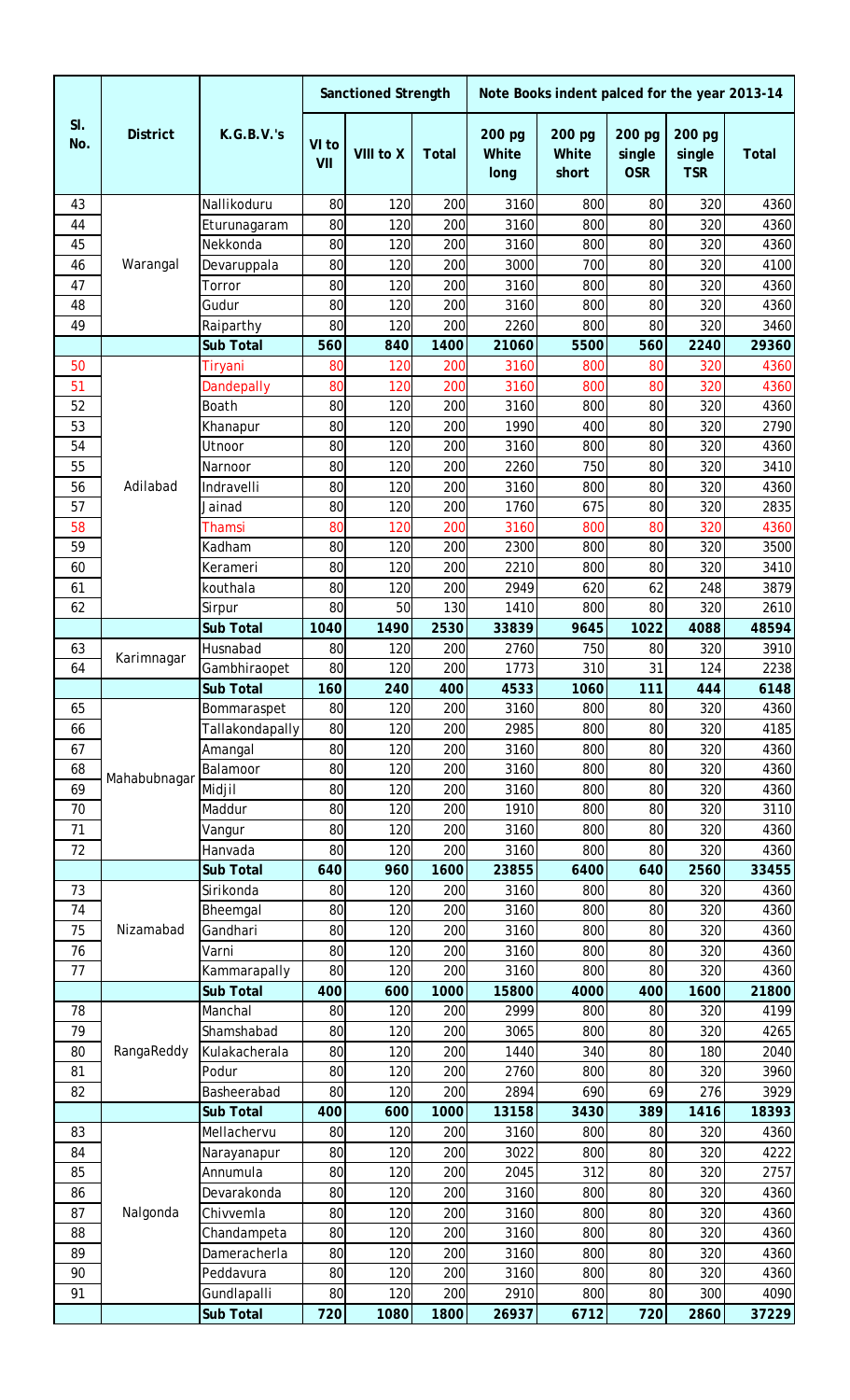|            |                    |                   |              | <b>Sanctioned Strength</b> |              |                                |                                 |                                | Note Books indent palced for the year 2013-14 |        |  |
|------------|--------------------|-------------------|--------------|----------------------------|--------------|--------------------------------|---------------------------------|--------------------------------|-----------------------------------------------|--------|--|
| SI.<br>No. | <b>District</b>    | <b>K.G.B.V.'s</b> | VI to<br>VII | VIII to X                  | <b>Total</b> | 200 pg<br><b>White</b><br>long | 200 pg<br><b>White</b><br>short | 200 pg<br>single<br><b>OSR</b> | 200 pg<br>single<br><b>TSR</b>                | Total  |  |
| 92         |                    | Narayankhed       | 80           | 120                        | 200          | 1872                           | 661                             | 80                             | 320                                           | 2933   |  |
| 93         |                    | Sivampet          | 80           | 120                        | 200          | 3160                           | 800                             | 80                             | 320                                           | 4360   |  |
| 94         | Medak              | Kulcharam         | 80           | 120                        | 200          | 2658                           | 715                             | 80                             | 320                                           | 3773   |  |
| 95         |                    | Papannapeta       | 80           | 120                        | 200          | 3160                           | 800                             | 80                             | 320                                           | 4360   |  |
| 96         |                    | Kowdipally        | 80           | 120                        | 200          | 2311                           | 640                             | 80                             | 320                                           | 3351   |  |
|            |                    | <b>Sub Total</b>  | 400          | 600                        | 1000         | 13161                          | 3616                            | 400                            | 1600                                          | 18777  |  |
| 97         |                    | Gorantla          | 80           | 120                        | 200          | 3160                           | 800                             | 80                             | 320                                           | 4360   |  |
| 98         |                    | Mudigubba         | 80           | 120                        | 200          | 3160                           | 800                             | 80                             | 320                                           | 4360   |  |
| 99         | Anantapur          | Nallamada         | 80           | 120                        | 200          | 3160                           | 800                             | 80                             | 320                                           | 4360   |  |
| 100        |                    | Talupula          | 80           | 120                        | 200          | 2810                           | 800                             | 80                             | 320                                           | 4010   |  |
| 101        |                    | O.D. Cheruvu      | 80           | 120                        | 200          | 3160                           | 800                             | 80                             | 320                                           | 4360   |  |
|            |                    | <b>Sub Total</b>  | 400          | 600                        | 1000         | 15450                          | 4000                            | 400                            | 1600                                          | 21450  |  |
| 102        | Kadapa             | S.Mydukuru        | 80           | 120                        | 200          | 2426                           | 800                             | 80                             | 320                                           | 3626   |  |
|            |                    | <b>Sub Total</b>  | 80           | 120                        | 200          | 2426                           | 800                             | 80                             | 320                                           | 3626   |  |
|            | <b>Grand Total</b> |                   | 8160         | 12170                      | 20330        | 285612                         | 74921                           | 7849                           | 30962                                         | 399344 |  |

Sd/- Secretary

Assistant Accounts Officer(KGBV)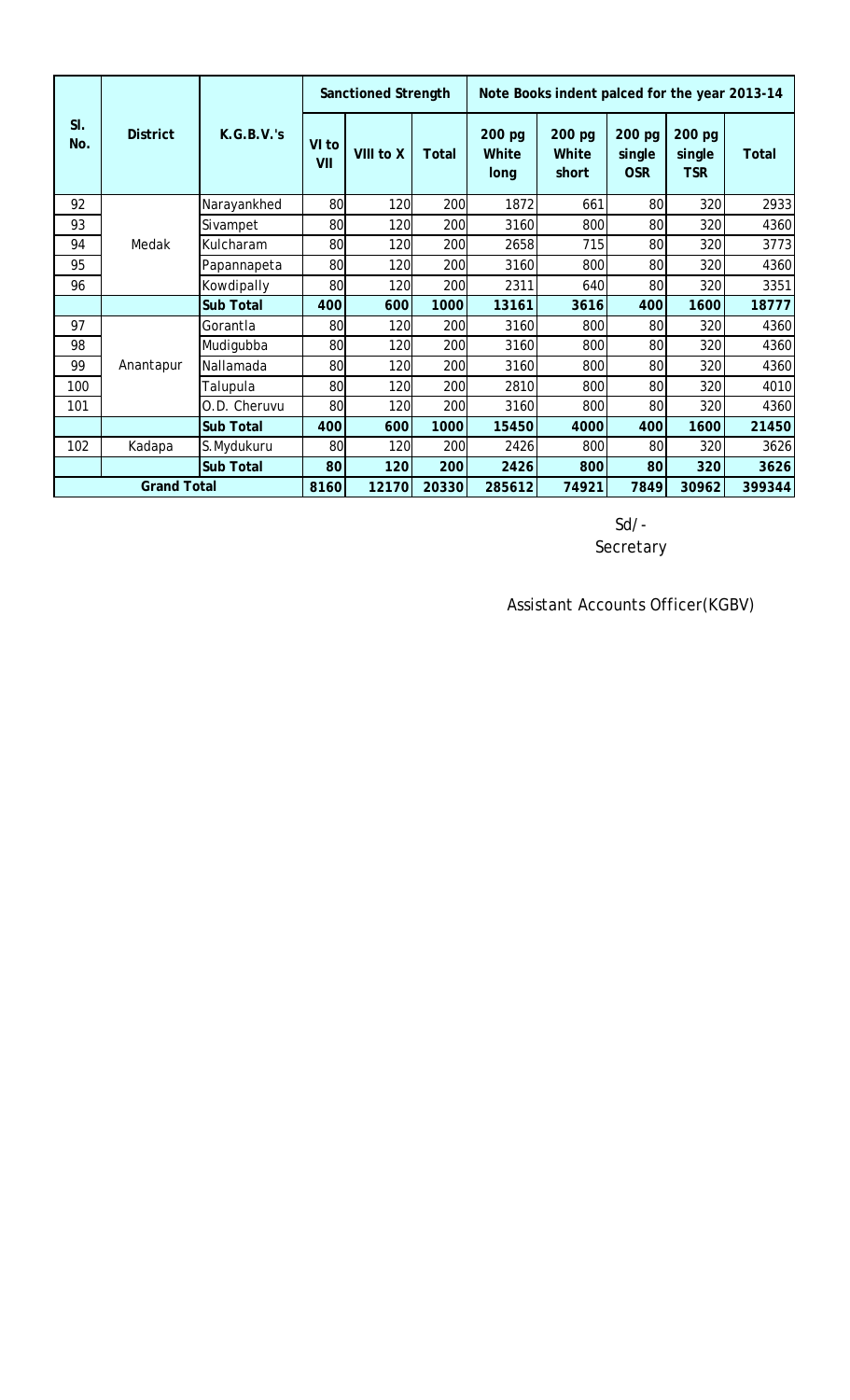## **Gurukulam**

## **Indent on requirement of Note books for supply to 41 Mini Gurukulam for the year 2013‐14**

|                  |                                |                 |                                             |     |     | <b>Sanctioned strength</b> |                 |     |     |                 |            |              |                                                                                                                            |     |                                                                                            |          | <b>Requirement of Note books</b>                                                                                                                 |                                                                                                  |                                       |                          |                                                                        |              |         |
|------------------|--------------------------------|-----------------|---------------------------------------------|-----|-----|----------------------------|-----------------|-----|-----|-----------------|------------|--------------|----------------------------------------------------------------------------------------------------------------------------|-----|--------------------------------------------------------------------------------------------|----------|--------------------------------------------------------------------------------------------------------------------------------------------------|--------------------------------------------------------------------------------------------------|---------------------------------------|--------------------------|------------------------------------------------------------------------|--------------|---------|
| SI.<br><b>No</b> | Name of the<br><b>District</b> |                 | <b>Location of</b><br><b>Mini-Gurukulam</b> | 1st | 2nd | 3rd                        | 4th             | 5th | 6th |                 | 7th $ 8th$ | <b>TOTAL</b> | 200 Pages White<br>long<br>@ 2 per student<br>for 6th & 7th<br>classes & @25 per<br>student for 8th<br>class)<br>6th & 7th | 8th | 200 Pages white<br><b>Short</b><br>3rd to 5th class &<br>6th &7th)<br>3rd to 5th 6th & 7th |          | 200 P. One<br>(@ 2 per student for side rules<br>short( $@1$<br>@10 per student for $ per$ sutdent ) per each student for student.<br>3rd to 7th | 200P Two side ruled<br>short<br>1st to 5th class & @4 (@ 5 per<br>6th & 7th class)<br>1st to 5th | @ 2 per student for short<br>6th &7th | 100P white<br>3rd to 5th | 100 P four<br>ruled short<br>(@ 2 per<br>each<br>student<br>1st to 5th | <b>Total</b> | Remarks |
|                  |                                |                 | 1 Karriguda                                 | 30  | 30  | 30                         | 30              | 30  | 30  | 30              |            | 210          | 120                                                                                                                        |     | 180                                                                                        | 600      | 150                                                                                                                                              | 300                                                                                              | 240                                   | 450                      | 300                                                                    | 2340         |         |
| $\mathbf 1$      | Srikakulam                     | $\overline{2}$  | Seethampeta                                 | 30  | 30  | 30                         | 30              | 30  | 30  | 30              |            | 210          | 120                                                                                                                        |     | 180                                                                                        | 600      | 150                                                                                                                                              | 300                                                                                              | 240                                   | 450                      | 300                                                                    | 2340         |         |
|                  | 2 Vizianagaram                 | $\mathbf{3}$    | Pachipenta                                  | 30  | 30  | 30                         | 30              | 30  |     |                 |            | 150          | $\Omega$                                                                                                                   |     | 180                                                                                        | $\Omega$ | 90                                                                                                                                               | 300                                                                                              | $\Omega$                              | 450                      | 300                                                                    | 1320         |         |
|                  |                                | 4               | Gomangi                                     | 30  | 30  | 30                         | 30 <sup>l</sup> | 30  |     |                 |            | 150          | $\Omega$                                                                                                                   |     | 180                                                                                        | $\Omega$ | 90                                                                                                                                               | 300                                                                                              | $\Omega$                              | 450                      | 300                                                                    | 1320         |         |
|                  | 3 Visakhapatnam 5 G.Madugula   |                 |                                             | 30  | 30  | 30                         | 30              | 30  | 30  | 30 <sup>l</sup> |            | 210          | 120                                                                                                                        |     | 180                                                                                        | 600      | 150                                                                                                                                              | 300                                                                                              | 240                                   | 450                      | 300                                                                    | 2340         |         |
|                  |                                | 6               | A.Sinivaram                                 | 30  | 30  | 30                         | 30              | 30  | 30  | 30 <sup>1</sup> |            | 210          | 120                                                                                                                        |     | 180                                                                                        | 600      | 150                                                                                                                                              | 300                                                                                              | 240                                   | 450                      | 300                                                                    | 2340         |         |
| 4                | Guntur                         | $\overline{7}$  | Gudipaticheruvu                             | 30  | 30  | 30                         | 30              | 30  | 30  | 30              |            | 210          | 120                                                                                                                        |     | 180                                                                                        | 600      | 150                                                                                                                                              | 300                                                                                              | 240                                   | 450                      | 300                                                                    | 2340         |         |
| 5                | Prakasam                       | 8               | Yerragondapalem                             | 30  | 30  | 30                         | 30              | 30  | 30  | 30              |            | 210          | 120                                                                                                                        |     | 180                                                                                        | 600      | 150                                                                                                                                              | 300                                                                                              | 240                                   | 450                      | 300                                                                    | 2340         |         |
|                  |                                | 9               | Marripeda                                   | 30  | 30  | 30                         | 30              | 30  |     |                 |            | 150          | $\Omega$                                                                                                                   |     | 180                                                                                        | $\Omega$ | 90                                                                                                                                               | 300                                                                                              | $\Omega$                              | 450                      | 300                                                                    | 1320         |         |
|                  | 6 Warangal                     |                 | 10 Mulugu                                   | 30  | 30  | 30                         | 30              | 30  |     |                 |            | 150          | $\Omega$                                                                                                                   |     | 180                                                                                        | $\Omega$ | 90                                                                                                                                               | 300                                                                                              | $\Omega$                              | 450                      | 300                                                                    | 1320         |         |
|                  |                                |                 | 11 Pochapur                                 | 30  | 30  | 30                         | 30              | 30  |     |                 |            | 150          | $\Omega$                                                                                                                   |     | 180                                                                                        | $\Omega$ | 90                                                                                                                                               | 300                                                                                              | $\Omega$                              | 450                      | 300                                                                    | 1320         |         |
|                  |                                |                 | 12 Govindapur                               | 30  | 30  | 30                         | 30              | 30  |     |                 |            | 150          | $\Omega$                                                                                                                   |     | 180                                                                                        | $\Omega$ | 90                                                                                                                                               | 300                                                                                              | $\Omega$                              | 450                      | 300                                                                    | 1320         |         |
|                  |                                |                 | 13 Mallapur                                 | 30  | 30  | 30                         | 30              | 30  |     |                 |            | 150          | $\Omega$                                                                                                                   |     | 180                                                                                        | $\Omega$ | 90                                                                                                                                               | 300                                                                                              | $\Omega$                              | 450                      | 300                                                                    | 1320         |         |
|                  | 7 Karimnagar                   |                 | 14 Dharmaram                                | 30  | 30  | 30                         | 30              | 30  |     |                 |            | 150          | $\Omega$                                                                                                                   |     | 180                                                                                        | $\Omega$ | 90                                                                                                                                               | 300                                                                                              | $\Omega$                              | 450                      | 300                                                                    | 1320         |         |
|                  |                                |                 | 15 Oddelingapur                             | 30  | 30  | 30                         | 30 <sup>l</sup> | 30  |     |                 |            | 150          | $\Omega$                                                                                                                   |     | 180                                                                                        | $\Omega$ | 90                                                                                                                                               | 300                                                                                              | $\Omega$                              | 450                      | 300                                                                    | 1320         |         |
|                  |                                |                 | 16 Amrabad                                  | 30  | 30  | 30                         | 30              | 30  | 30  | 30              |            | 210          | 120                                                                                                                        |     | 180                                                                                        | 600      | 150                                                                                                                                              | 300                                                                                              | 240                                   | 450                      | 300                                                                    | 2340         |         |
|                  | 8 Mahaboobnaga                 | 17              | Jadcharla                                   | 30  | 30  | 30                         | 30              | 30  | 30  | 30              |            | 210          | 120                                                                                                                        |     | 180                                                                                        | 600      | 150                                                                                                                                              | 300                                                                                              | 240                                   | 450                      | 300                                                                    | 2340         |         |
|                  |                                |                 | 18 Lingala                                  | 30  | 30  | 30                         | 30              | 30  | 30  | 30 <sup>1</sup> |            | 210          | 120                                                                                                                        |     | 180                                                                                        | 600      | 150                                                                                                                                              | 300                                                                                              | 240                                   | 450                      | 300                                                                    | 2340         |         |
|                  |                                |                 | 19 Bijinepally                              | 30  | 30  | 30                         | 30              | 30  | 30  | 30              |            | 210          | 120                                                                                                                        |     | 180                                                                                        | 600      | 150                                                                                                                                              | 300                                                                                              | 240                                   | 450                      | 300                                                                    | 2340         |         |
|                  |                                |                 | 20 Machareddy                               | 30  | 30  | 30                         | 30 <sup>l</sup> | 30  |     |                 |            | 150          | $\Omega$                                                                                                                   |     | 180                                                                                        | $\Omega$ | 90                                                                                                                                               | 300                                                                                              | $\Omega$                              | 450                      | 300                                                                    | 1320         |         |
|                  | 9 Nizamabad                    |                 | 21 Nachupally                               | 30  | 30  | 30                         | 30              | 30  |     |                 |            | 150          | $\Omega$                                                                                                                   |     | 180                                                                                        | $\Omega$ | 90                                                                                                                                               | 300                                                                                              | $\Omega$                              | 450                      | 300                                                                    | 1320         |         |
|                  |                                |                 | 22 Makkaloor                                | 30  | 30  | 30                         | 30              | 30  |     |                 |            | 150          | $\Omega$                                                                                                                   |     | 180                                                                                        | $\Omega$ | 90                                                                                                                                               | 300                                                                                              | $\Omega$                              | 450                      | 300                                                                    | 1320         |         |
|                  | 10 Ranga reddy                 | 23              | Gandeed                                     | 30  | 30  | 30                         | 30              | 30  | 30  | 30 <sup>l</sup> |            | 210          | 120                                                                                                                        |     | 180                                                                                        | 600      | 150                                                                                                                                              | 300                                                                                              | 240                                   | 450                      | 300                                                                    | 2340         |         |
|                  |                                |                 | 24 Rangapoor                                | 30  | 30  | 30                         | 30              | 30  | 30  | 30 <sup>1</sup> |            | 210          | 120                                                                                                                        |     | 180                                                                                        | 600      | 150                                                                                                                                              | 300                                                                                              | 240                                   | 450                      | 300                                                                    | 2340         |         |
|                  |                                | 25 <sub>1</sub> | Peddavoora                                  | 30  | 30  | 30                         | 30              | 30  |     |                 |            | 150          | $\Omega$                                                                                                                   |     | 180                                                                                        | $\Omega$ | 90                                                                                                                                               | 300                                                                                              | $\Omega$                              | 450                      | 300                                                                    | 1320         |         |
|                  | 11 Nalgonda                    | 26              | Chandampeta                                 | 30  | 30  | 30                         | 30              | 30  | 30  | 30              |            | 210          | 120                                                                                                                        |     | 180                                                                                        | 600      | 150                                                                                                                                              | 300                                                                                              | 240                                   | 450                      | 300                                                                    | 2340         |         |
|                  |                                | 27              | Chivvemula                                  | 30  | 30  | 30                         | 30              | 30  |     |                 |            | 150          | $\Omega$                                                                                                                   |     | 180                                                                                        | $\Omega$ | 90                                                                                                                                               | 300                                                                                              | $\Omega$                              | 450                      | 300                                                                    | 1320         |         |
|                  |                                |                 | 28 Tripuraram                               | 30  | 30  | 30                         | 30              | 30  |     |                 |            | 150          | $\Omega$                                                                                                                   |     | 180                                                                                        | $\Omega$ | 90                                                                                                                                               | 300                                                                                              | $\Omega$                              | 450                      | 300                                                                    | 1320         |         |